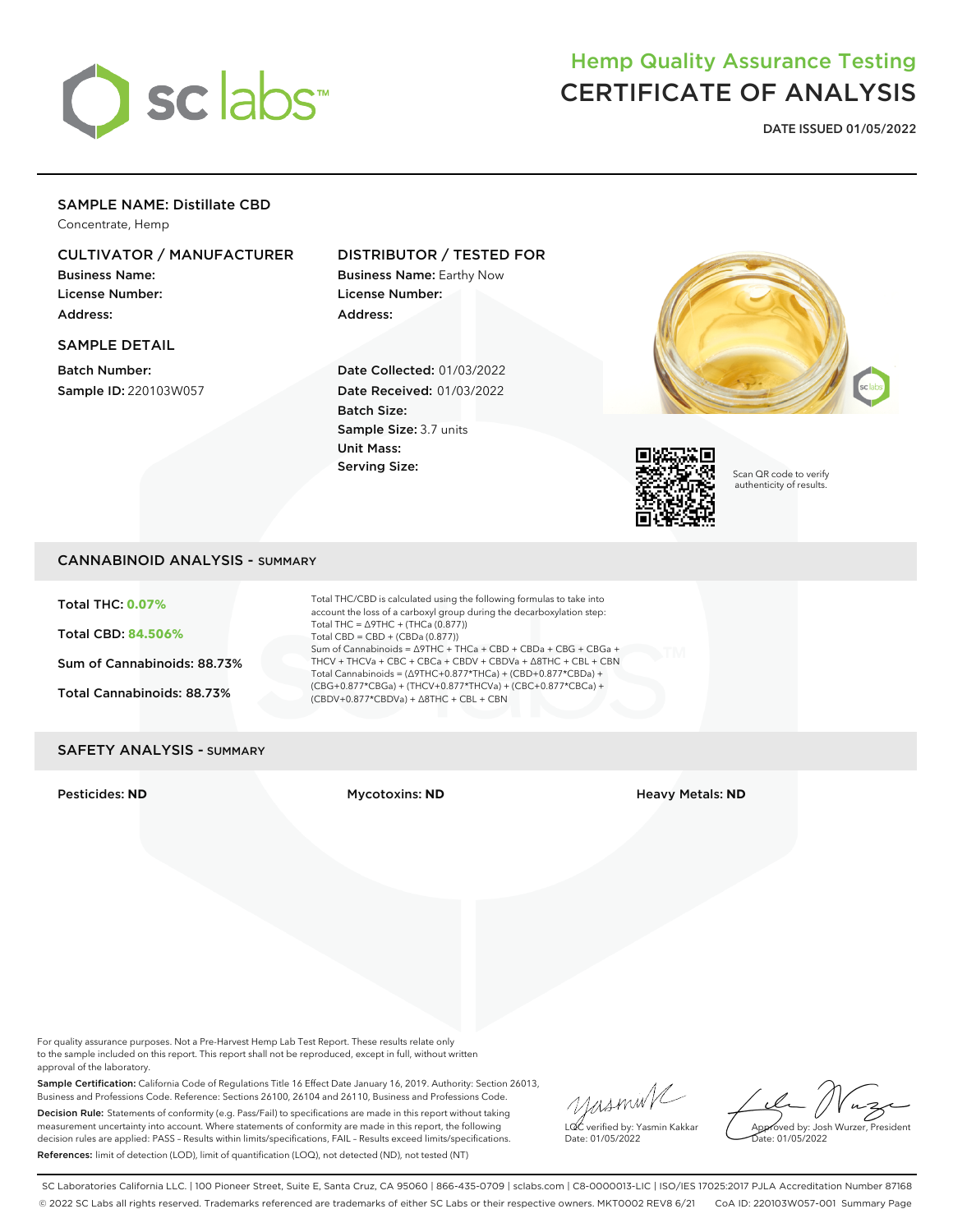# sc labs™

## Hemp Quality Assurance Testing CERTIFICATE OF ANALYSIS

**DISTILLATE CBD | DATE ISSUED 01/05/2022**



Tested by high-performance liquid chromatography with diode-array detection (HPLC-DAD).

**Method:** QSP 1157 - Analysis of Cannabinoids by HPLC-DAD

TOTAL THC: **0.07%** Total THC (∆9THC+0.877\*THCa)

#### TOTAL CBD: **84.506%**

Total CBD (CBD+0.877\*CBDa)

#### TOTAL CANNABINOIDS: 88.73%

Total Cannabinoids (Total THC) + (Total CBD) + (Total CBG) + (Total THCV) + (Total CBC) + (Total CBDV) + ∆8THC + CBL + CBN

### TOTAL CBG: 1.811%

Total CBG (CBG+0.877\*CBGa)

TOTAL THCV: ND Total THCV (THCV+0.877\*THCVa)

TOTAL CBC: 0.46% Total CBC (CBC+0.877\*CBCa)

TOTAL CBDV: 1.845% Total CBDV (CBDV+0.877\*CBDVa)

# **Pesticide Analysis**

Pesticide and plant growth regulator analysis utilizing high-performance liquid chromatography-mass spectrometry (HPLC-MS) or gas chromatography-mass spectrometry (GC-MS).

\*GC-MS utilized where indicated.

**Method:** QSP 1212 - Analysis of Pesticides and Mycotoxins by LC-MS or QSP 1213 - Analysis of Pesticides by GC-MS



#### **CANNABINOID TEST RESULTS -** 01/05/2022

| <b>COMPOUND</b>            | LOD/LOQ<br>(mg/g) | <b>MEASUREMENT</b><br><b>UNCERTAINTY (mg/g)</b> | <b>RESULT</b><br>(mg/g) | <b>RESULT</b><br>(%) |
|----------------------------|-------------------|-------------------------------------------------|-------------------------|----------------------|
| <b>CBD</b>                 | 0.07 / 0.29       | ±39.126                                         | 845.06                  | 84.506               |
| <b>CBDV</b>                | 0.04 / 0.15       | ±0.804                                          | 18.45                   | 1.845                |
| <b>CBG</b>                 | 0.06/0.19         | ±0.714                                          | 18.11                   | 1.811                |
| <b>CBC</b>                 | 0.2 / 0.5         | ±0.14                                           | 4.6                     | 0.46                 |
| Δ9THC                      | 0.06 / 0.26       | ±0.024                                          | 0.70                    | 0.070                |
| <b>CBN</b>                 | 0.1/0.3           | $\pm 0.03$                                      | 0.4                     | 0.04                 |
| $\triangle$ 8THC           | 0.1 / 0.4         | N/A                                             | <b>ND</b>               | <b>ND</b>            |
| <b>THCa</b>                | 0.05/0.14         | N/A                                             | <b>ND</b>               | <b>ND</b>            |
| <b>THCV</b>                | 0.1/0.2           | N/A                                             | <b>ND</b>               | <b>ND</b>            |
| <b>THCVa</b>               | 0.07 / 0.20       | N/A                                             | <b>ND</b>               | <b>ND</b>            |
| <b>CBDa</b>                | 0.02 / 0.19       | N/A                                             | <b>ND</b>               | <b>ND</b>            |
| <b>CBDVa</b>               | 0.03 / 0.53       | N/A                                             | <b>ND</b>               | <b>ND</b>            |
| <b>CBGa</b>                | 0.1 / 0.2         | N/A                                             | <b>ND</b>               | <b>ND</b>            |
| <b>CBL</b>                 | 0.06 / 0.24       | N/A                                             | <b>ND</b>               | <b>ND</b>            |
| <b>CBCa</b>                | 0.07 / 0.28       | N/A                                             | <b>ND</b>               | <b>ND</b>            |
| <b>SUM OF CANNABINOIDS</b> |                   |                                                 | 887.3 mg/g              | 88.73%               |

#### **PESTICIDE TEST RESULTS -** 01/04/2022 **ND**

| <b>COMPOUND</b>   | LOD/LOQ<br>(µg/g) | <b>MEASUREMENT</b><br>UNCERTAINTY (µg/g) | <b>RESULT</b><br>$(\mu g/g)$ |
|-------------------|-------------------|------------------------------------------|------------------------------|
| Abamectin         | 0.03/0.10         | N/A                                      | <b>ND</b>                    |
| Azoxystrobin      | 0.02 / 0.07       | N/A                                      | <b>ND</b>                    |
| <b>Bifenazate</b> | 0.01 / 0.04       | N/A                                      | <b>ND</b>                    |
| <b>Bifenthrin</b> | 0.02 / 0.05       | N/A                                      | <b>ND</b>                    |
| <b>Boscalid</b>   | 0.03/0.09         | N/A                                      | <b>ND</b>                    |
| Chlorpyrifos      | 0.02 / 0.06       | N/A                                      | <b>ND</b>                    |
| Cypermethrin      | 0.11/0.32         | N/A                                      | <b>ND</b>                    |
| Etoxazole         | 0.02 / 0.06       | N/A                                      | <b>ND</b>                    |
| Hexythiazox       | 0.02 / 0.07       | N/A                                      | <b>ND</b>                    |
| Imidacloprid      | 0.04 / 0.11       | N/A                                      | <b>ND</b>                    |
| <b>Malathion</b>  | 0.03/0.09         | N/A                                      | <b>ND</b>                    |
| Myclobutanil      | 0.03/0.09         | N/A                                      | <b>ND</b>                    |
| Permethrin        | 0.04 / 0.12       | N/A                                      | <b>ND</b>                    |

Continued on next page

SC Laboratories California LLC. | 100 Pioneer Street, Suite E, Santa Cruz, CA 95060 | 866-435-0709 | sclabs.com | C8-0000013-LIC | ISO/IES 17025:2017 PJLA Accreditation Number 87168 © 2022 SC Labs all rights reserved. Trademarks referenced are trademarks of either SC Labs or their respective owners. MKT0002 REV8 6/21 CoA ID: 220103W057-001 Page 2 of 3